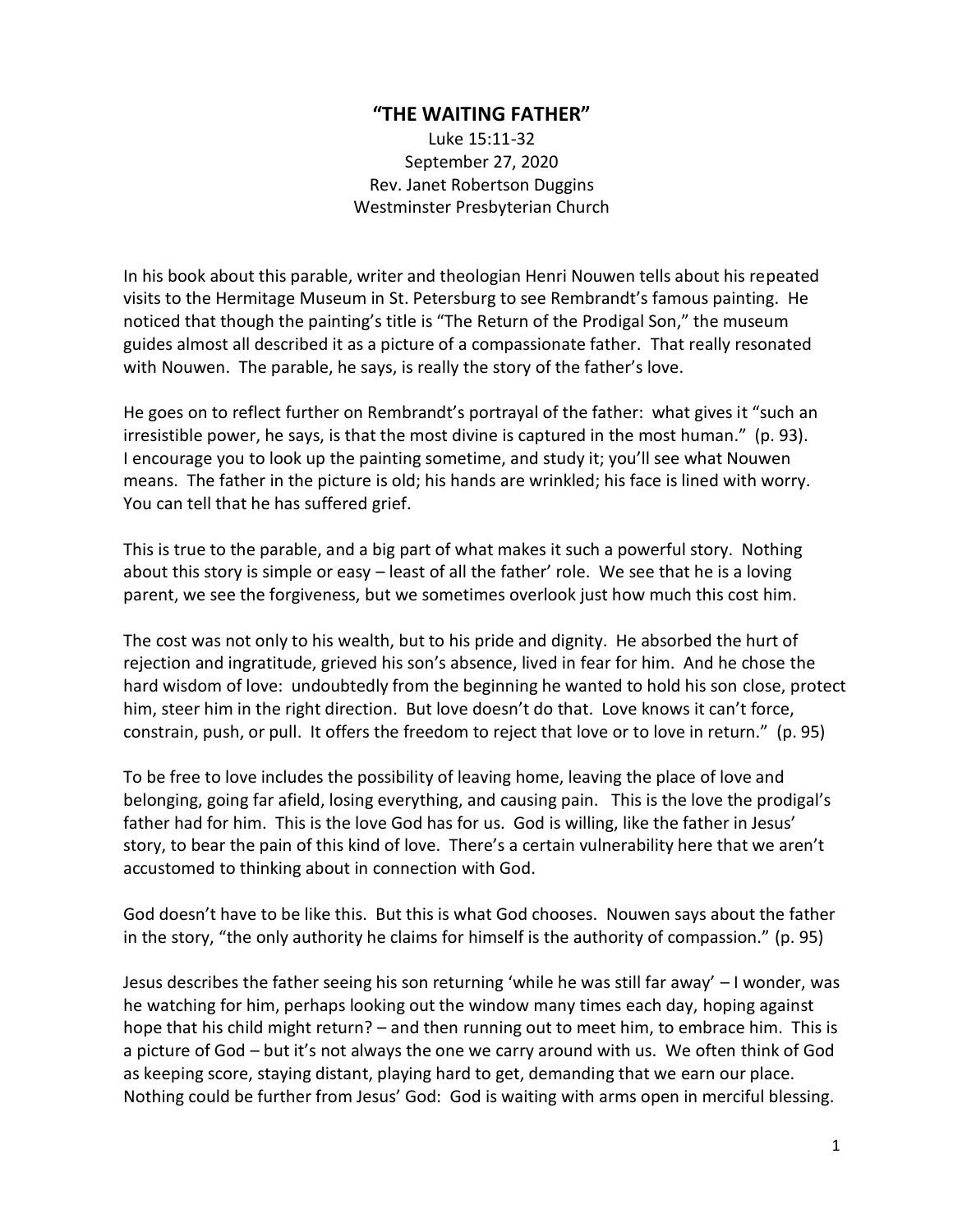It's worth noting that in the parable Jesus also has the father going out to meet his other son, the one who's been dutifully, if not very happily, slaving away in the family business and is less than pleased about the return of his wayward brother. Like his brother, he has failed to understand what it means that his father loves him. He can only see that his brother is, in his view, less deserving of that love.

From the father's point of view, there is no comparing of the two sons. He loves each one for himself. His love isn't measured out according to good behavior, or accomplishments, or talents. But his son can't see that. We often can't see that.

We compare – our world ranks each of us more or less intelligent, successful, attractive. We are used to grades, scores, statistics, rankings. We constantly measure ourselves against others. This wastes a lot of time and energy, and leads, oftener than not, to resentment and feelings of inadequacy.

The father can't force either son to accept his love, or for that matter to love each other. But his heart goes out to both of them. He longs to have them together with him as siblings at the same table. But that can only happen when each of them learns to see himself – as well as his sibling - as a beloved part of the family.

Nouwen says: "The great call to conversion [is] to look not with the eyes of my own low selfesteem, but with the eyes of God's love." (p. 105)

When the father runs out to meet and hug his returning son, he doesn't even really give him a chance to finish apologizing. He doesn't ask the questions we would want to ask: where have you been? Why did you do this? What happened to the money? No, it is all about – it's *just* about – welcoming home a beloved child. And there's no hesitation about what comes next: it has to be a celebration. We know that the father could have chosen a different response. We could understand if he did. We appreciate that there has been a whole lot of hurt and betrayal and disappointment leading up to this moment. But the father's love chooses joy. We find ourselves hoping that the brothers will make that same choice.

When we hear this parable, many of us identify with the son we call "the prodigal," in his lostness if not in the wild, destructive, and irresponsible life he's lived. Others of us can identify with the elder son's self-righteous resentfulness. A lot of us, I bet, can identify a little bit with both of them.

But probably it hasn't occurred to most of us to identify with the father. Perhaps if we have been in the position of being hurt by the betrayal of a loved one, we can relate to how much the father has suffered. But it's pretty hard for us to relate to the unconditional love, the deep compassion, the unquestioning mercy, isn't it? Plus, of course, we know that the parental love in this parable represents the nature of God, so we know without a doubt that we are more like the wandering or resentful children.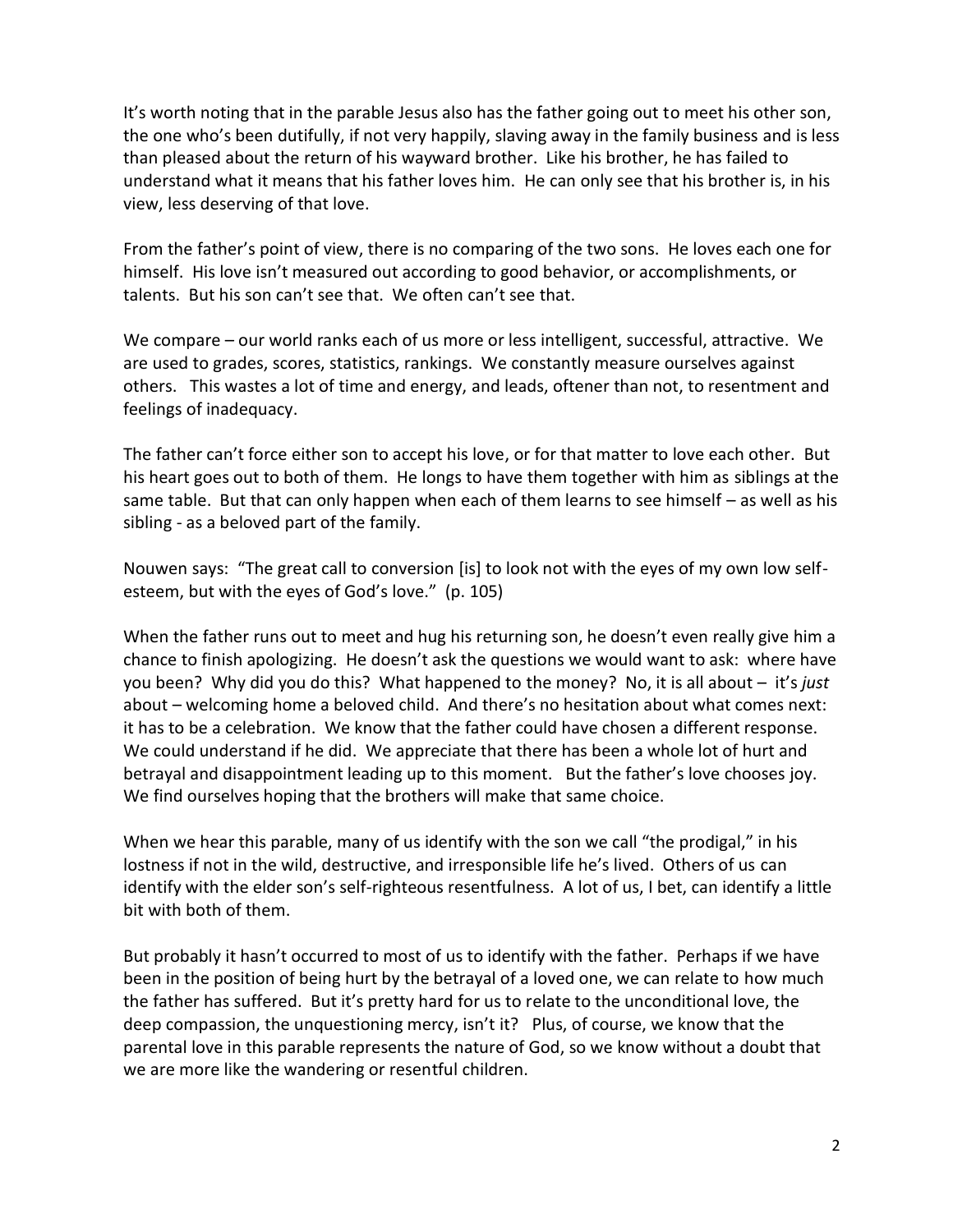But… isn't godliness the goal of the spiritual life? Isn't becoming like Jesus the whole point of following him? Isn't transformation what faith is supposed to lead to?

Henri Nouwen wonders if the real question we ask ourselves about the parable shouldn't be "are you interested in being like the father?" That is a hard question. We can see that the father's kind of love is not easy. It's self-giving, vulnerable, long-suffering; it's not grasping or controlling.

Jesus said, "Be compassionate as your Father is compassionate." (Luke 6:36) That's a big stretch for us.

Uncomfortable though it may be to see ourselves in either of the rather ungrateful sons in this parable, that might still be easier than the call to be like the father, because becoming like the father means we have to "grow up."

Being like the father means gaining a certain spiritual maturity that makes one able to exercise the "authority of compassion" rather than the "authority of power." Able to accept and live with grief, because there is "no compassion without tears." To be merciful. To love generously and undemandingly. To forgive. To accept the responsibility of blessing others.

I think oftentimes we would prefer not to gain that kind of spiritual maturity. We don't want to give up competing and comparing. We like to think of our faith and our church in terms of what we "get out of it." We want love without the downside, without bearing the hurt and the grief, without the risk or the vulnerability. We feel strongly about what people deserve or don't deserve. Our own needs (and wants) are uppermost in our minds. We'd rather let someone else act, or speak, or lead. We don't see ourselves as capable of blessing others, let alone responsible to do so.

But it seems to me that in these days the need for Christians to gain spiritual maturity is great. Our world is desperately in need of compassion. Who is going to bring that compassion into the world if we don't? The world needs people who don't turn away or distract themselves from pain and grief and brokenness, people willing to see it and bear it and try to heal it. Isn't that what Jesus did? The world needs people who care as much about their responsibilities as their rights, and as much about the rights of others as about their own. Isn't that how Jesus would have us be? The world needs people who believe in the power of love. Aren't we those people?

There are things we want to be doing right now, but we need the capacity to value the safety of others more highly than our own wants. Those of us with relatively more privilege, voice, power, and resources need to become willing give some of that up - maybe a lot of it - for the sake of our sisters and brothers. In this time when many of us feel isolated and the usual things that help us feel connected are absent, we need to redouble our commitment to community, to church, to relationships – even if we have to find new ways to do that, even if means we have to extend ourselves more than we ever have before. In this time when we are feeling so much anxiety, we have to consciously choose patience, unselfishness, and trust.